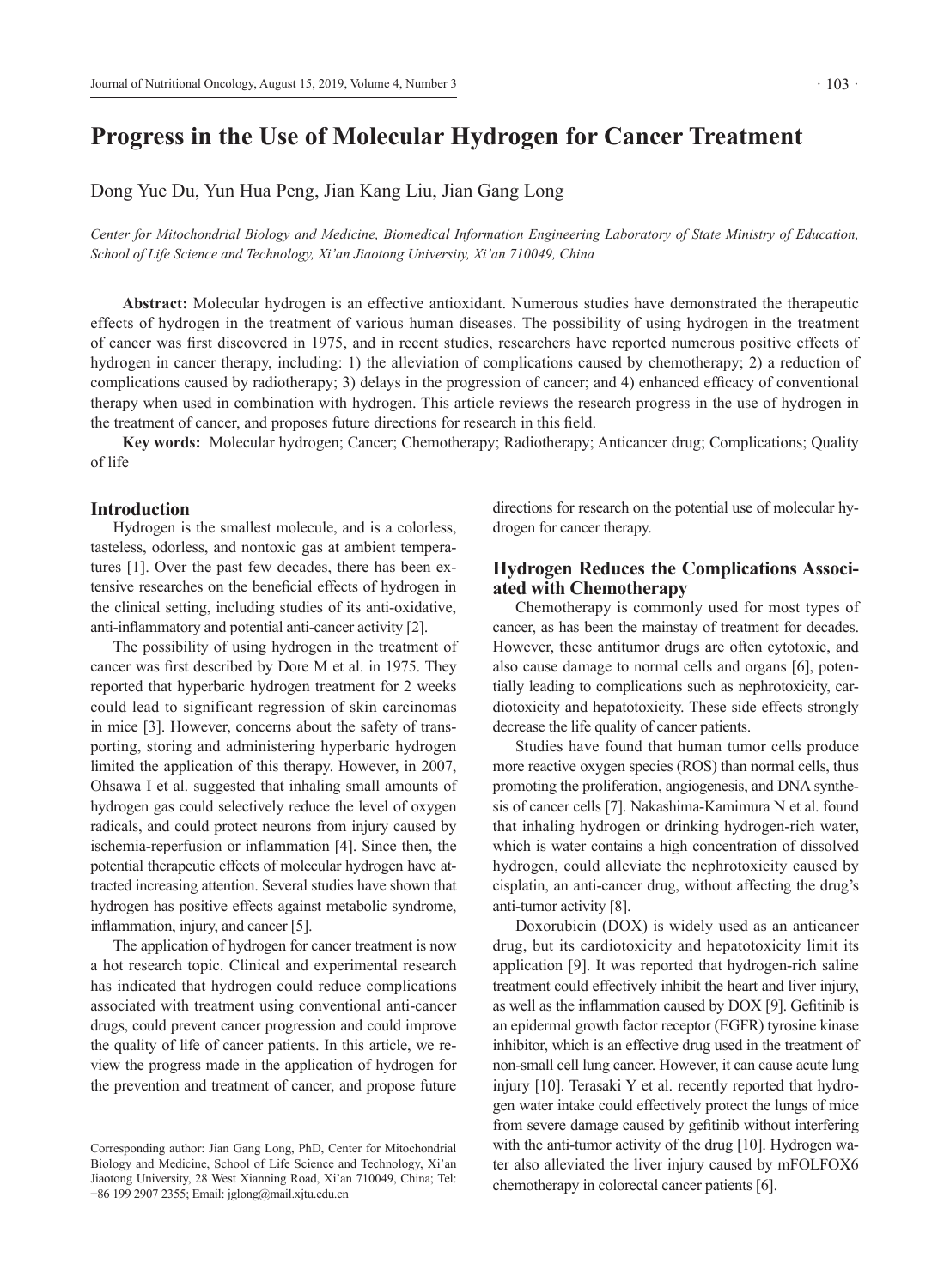The above studies suggest that hydrogen can improve the life quality of cancer patients during chemotherapy by mitigating the side effects of anti-cancer drugs. However, most of these studies were based on animal and cell models, and little has been reported regarding the possible molecular mechanisms. Therefore, more clinical evidence and molecular experiments are needed to verify the impact of hydrogen on chemotherapy-associated complications.

# **Hydrogen Reduces Radiotherapy-related Complications**

Radiation therapy is also frequently used in treating cancer, but the radiation-induced complications limit the doses that can be administrated and reduce the quality of life of patients. During treatment with ionizing radiation treatment, oxidative injuries which produce ROS are the major mediators of radiation-induced complications [11]. It has been reported that hydrogen could ameliorate radiation-induced complications during cancer treatment by selectively reducing the level of free radicals [12]. In 2011, Chuai Y et al. first proposed that a hydrogen-rich solution could be used during radiotherapy to prevent the development of radiation pneumonitis [12].

Radiation therapy also causes gastrointestinal toxicity. Xiao HW et al. found that hydrogen water ameliorated the radiation-induced intestinal injury, and increased the survival rate and body weight of experimental mice [13]. Clinical research has shown similar results. For example, Kang KM et al. found that drinking hydrogen-rich water could improve the life quality of liver tumor patients receiving radiotherapy by reducing the biological reaction to radiation-induced oxidative stress without compromising the anti-tumor effects of treatment [14].

In 2014, Mei K et al. [15] found that injecting hydrogen water could significantly reduce the development of radiation-induced dermatitis after single and divided irradiation of the neck and head in rats. They also found that hydrogen-rich medium could protect human immortalized epidermal (HaCaT) cells from radiation-induced injury by significantly reducing the oxygen level and increasing the antioxidative capacity of the cells. In 2018, it was reported that hydrogen may protect HaCaT cells from UVB radiation-induced oxidative stress by inhibiting the activation of Nrf2/HO-1 through the PI3K/Akt pathway [16].

Another hydrogen-producing nanomaterial, PdH0.2 nanocrystals, have been reported to release hydrogen and heat in a controlled manner, with tumor-targeted delivery. These nanocrystals could produce hydrogen locally and have been found to reduce side effects and enhance the positive effects of hyperthermia in different cancer cell lines [17].

It was also found that hydrogen-rich water was effective in preventing osteoradionecrosis of the jaw, which is a serious complication of radiotherapy during the treatment of head and neck cancer patients [18].

The above studies indicate that hydrogen has significant effects that can mitigate different complications caused by radiotherapy. Different methods of hydrogen intake have been demonstrated to be effective, and clinical results have shown that hydrogen could improve the quality of in cancer. Although researchers have demonstrated the effectiveness of hydrogen and its ability to reduce the ROS level, only one study so far has discussed the possible mechanism by which hydrogen protects cells from radiation-induced oxidative stress [16]. Therefore, the molecular mechanisms should be a focus of further investigation.

## **Hydrogen Delays the Progression of Cancer**

Besides reducing complications during cancer treatment, hydrogen was also found to have beneficial effects against cancer progression. In 2008, Saitoh Y et al. first proposed that hydrogen water may inhibit tumor growth based on observations in human tongue carcinoma cells and fibrosarcoma cells [19].

Oxidative stress is considered to be a strong contributor to the progression from fatty liver to nonalcoholic steatohepatitis (NASH), and even hepatocarcinogenesis. It was reported that hydrogen water was effective in the treatment of NASH in mice, and may prevent the progression of hepatocarcinogenesis [20].

In 2017, Li Q et al. reported hydrogen-occluding-silica (H2-silica), a novel hydrogen-generating material which could release hydrogen into the medium. The H2-silica could effectively inhibit the proliferation and migration of human esophageal squamous cell carcinoma (KYSE-70) cells. They suggested that the H2-silica may selectively increase cell apoptosis by triggering the non-caspase pathway, because the Bax/Bcl-2 ratios were increased specifically in cancer cell lines [21].

Loss of immunological activity of differentiation cluster  $CD8<sup>+</sup>$  T cells is associated with the inactivation of peroxisome proliferator-activated receptor gamma coactivator 1 alpha (PGC-1α), which causes mitochondrial dysfunction, and is widely found in patients with advanced cancer [22]. In 2018, Akagi J et al. found that hydrogen gas could activate PGC-1 $\alpha$  and restore the exhausted CD8<sup>+</sup> T cells in stage IV colorectal carcinoma patients, suggesting that hydrogen could improve the prognosis of patients with advanced cancer [22].

Recently, Wang D et al. found that hydrogen gas inhibited the viability, migration and invasion of lung cancer cells *in vitro*; and inhibited tumor growth *in vivo* [23]. They also discovered that hydrogen inhibits lung cancer progression by down-regulating the expression and structural stability of structural maintenance of chromosomes 3 (SMC3). Their study showed that hydrogen could down-regulate the expression of SMC3, structural maintenance of chromosomes 5 (SMC5), structural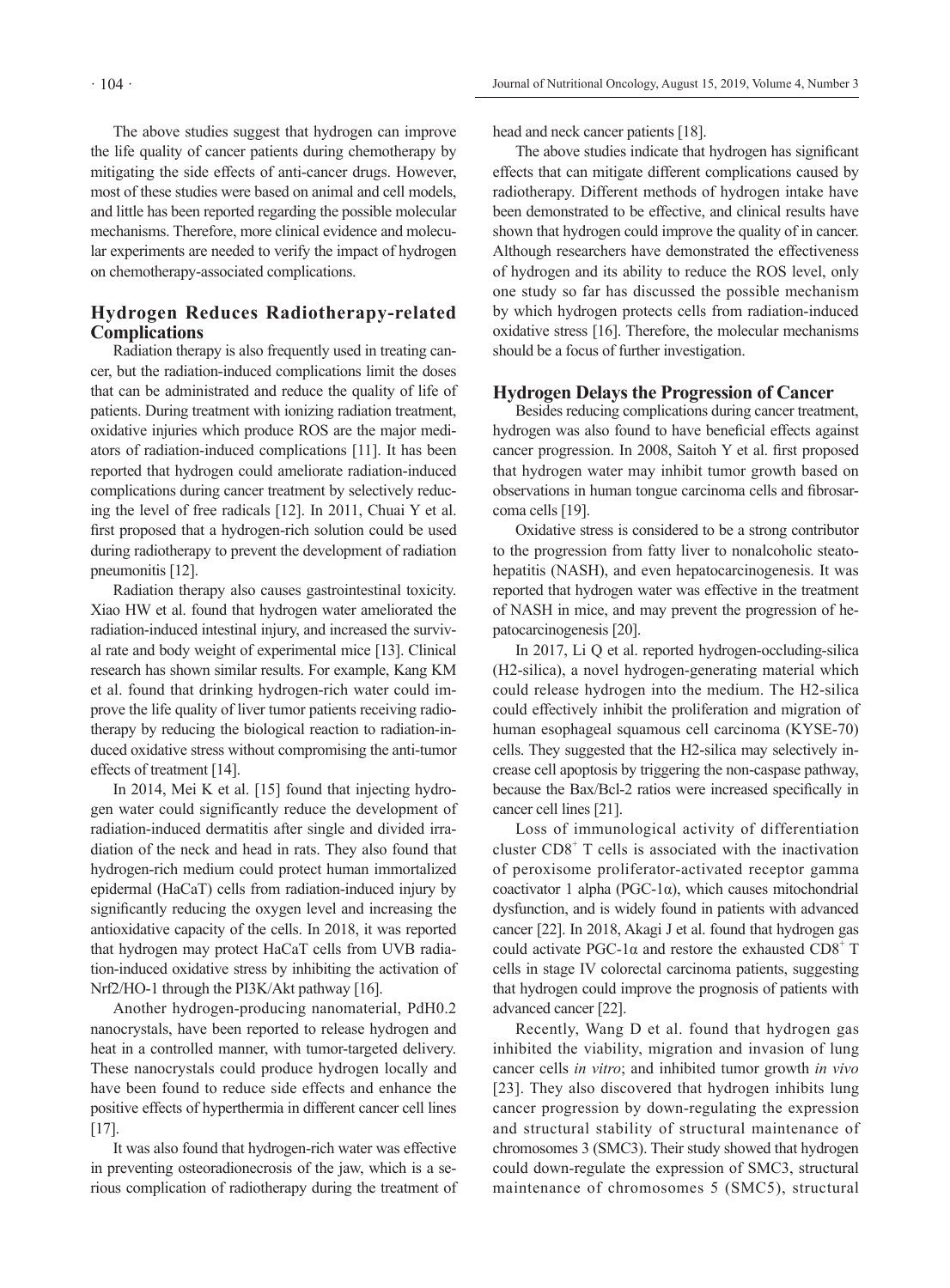maintenance of chromosomes 6 (SMC6) and Nipped-B homolog (Drosophila) (NIBPL). They found that hydrogen translocated SMC3 during cell division, resulting in decreased cell stability and enhanced SMC3 ubiquitination in A549 and H1975 lung cancer cell lines [23]. This study suggested that hydrogen gas may inhibit the progression of lung cancer by down-regulating SMC3.

These research studies showed that hydrogen may delay cancer progression by inhibiting the growth of tumor cells and triggering tumor cell apoptosis. Some possible pathways have been identified, including the non-caspase apoptosis pathway, and key proteins such as  $PGC-1\alpha$  and SMC3. Some of these studies suggested hydrogen may interfere with different proteins located in the nucleus and cytoplasm, indicating that hydrogen may participate in the activation or inhibition of multiple pathways. However, more experiments are needed to support the role of hydrogen in delaying cancer progression, and to determine whether this finding translates to the clinic.

## **Combination Treatment with Hydrogen and Anti-Cancer Drugs**

It was also reported that using hydrogen in combination with other anti-cancer drugs appeared to be useful in enhancing the therapeutic effects of the drugs.

For example, Runtuwene J et al. found that hydrogen water could significantly increase the survival rate, improve the anti-oxidative effects and enhance the pro-apoptotic effects of 5-FU in a mouse model of colon cancer [2].

The PI3K/AKT signaling pathway has proven to be a viable target for novel antitumor drugs [16]. Researchers recently found that the combination of hydrogen-rich saline with a PI3K inhibitor, LY294002, could reduce proliferation and promote apoptosis in A549 non-small cell lung cancer cells [24]. Although these findings are preliminary, they suggest that combining hydrogen with other treatments may have additive or synergistic effects, in addition to decreasing treatment-related toxicity.

### **Conclusion**

Molecular hydrogen has anti-oxidative, anti-inflammatory and anti-allergic effects mediated by its selective removal of free radicals. Since 2007, when safer and more convenient methods of hydrogen intake were proven to be effective in the treatment of disease [4], numerous studies have examined the potential of using hydrogen for a variety of diseases and conditions.

The biological effects of hydrogen in disease models and the potential mechanisms of action of hydrogen in these diseases have also been investigated in our lab. In 2016, we



**Figure 1 Current progress on the use of hydrogen in the treatment of cancer.**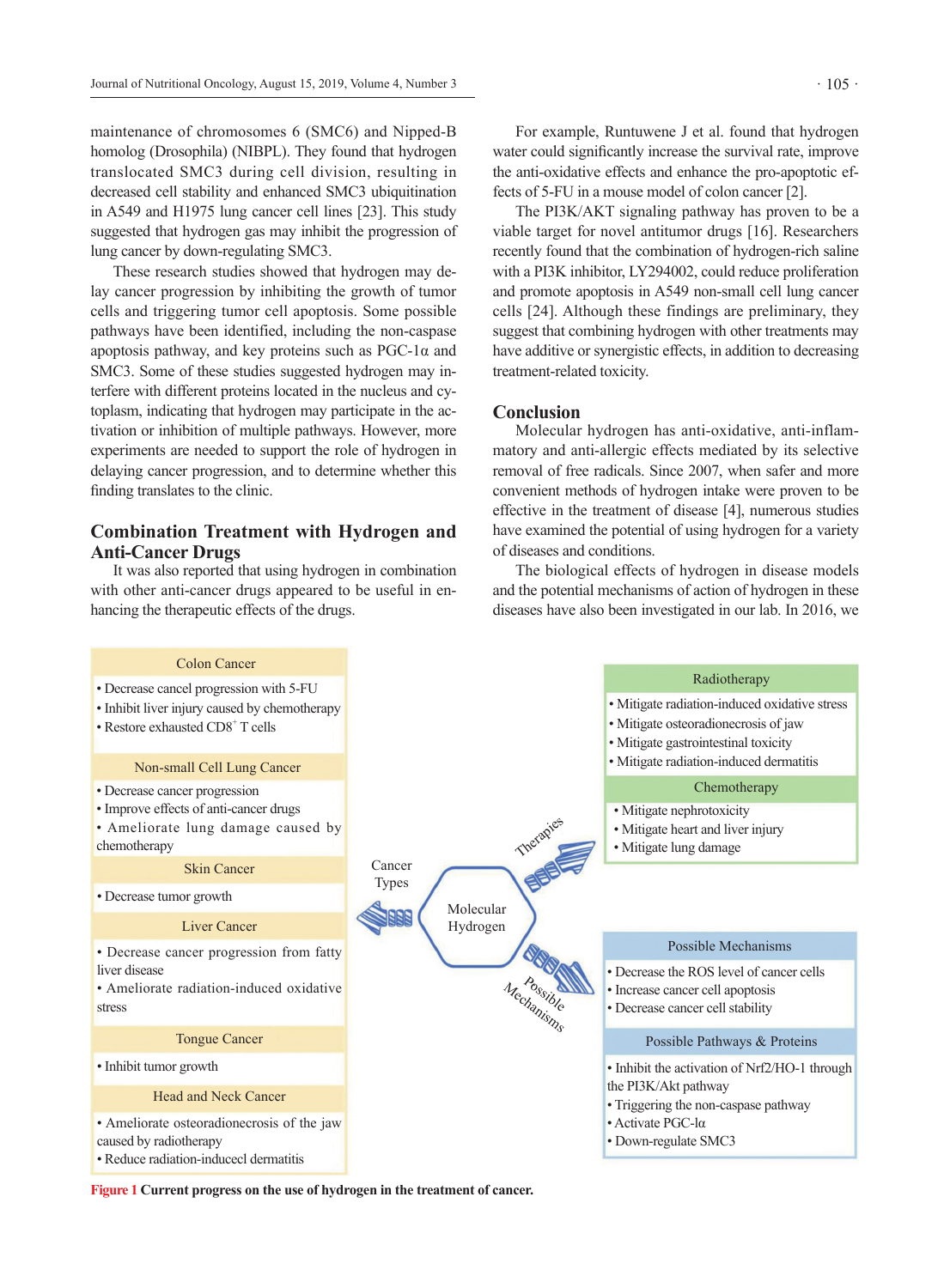found that inhalation of a small amount of hydrogen could improve the cardiac function and neurological outcomes in the asphyxia rat model of cardiac arrest, and the therapeutic benefits were superior to traditional hypothermia methods [25]. It was also noted that coral calcium hydride (CCH), an efficient hydrogen-releasing agent, could effectively prevent high fat diet-induced nonalcoholic fatty liver disease by improving the mitochondrial function and activating phase II enzymes [26]. Recently, we discovered that hydrogen may gender-dependently improve the cognitive function of APP/ PSI mice (a model of Alzheimer's disease) by interfering with the estrogen receptor-β and brain-derived neurotrophic factor (ERβ-BDNF) signaling pathways [27]. The medical effects of hydrogen are gaining increasing interest, and numerous investigators are evaluating the effects of hydrogen in various disease states and are working to determine the associated mechanisms of action.

Because cancer cells produce more ROS than normal cells, and since hydrogen can act as an anti-oxidative molecule, hydrogen may be useful for cancer treatment. In fact, several studies have already indicated that hydrogen has anti-tumor effects that are at least partially mediated through reductions of the ROS in tumor cells to suppress cell growth [28,29].

Nevertheless, there is only limited information available about the optimal doses and timing of hydrogen therapy, as well as the safety of this treatment [30]. Moreover, there have been only a few studies of the possible molecular mechanisms underlying the effects of hydrogen. Therefore, further studies are needed to elucidate the mechanism(s) of action when hydrogen is used alone and in combination with other agents; and more clinical research is also needed to confirm the safety and efficacy of the treatment.

In conclusion, recent studies have found that hydrogen treatment could alleviate the adverse effects induced by chemotherapy and radiotherapy to improve the quality of life of cancer patients. Hydrogen treatment may also slow down the progression of cancer; and the combined use of hydrogen with other anti-cancer drugs may enhance the anti-cancer effects of the treatment. Some possible molecular mechanisms by which hydrogen induces these effects have been described. In Figure 1, we summarize the current progress that has been made in the use of hydrogen in the treatment of cancer. Although the field is still relatively new, molecular hydrogen appears to have promise as an adjuvant treatment for cancer patients, and may also have a role in prevention medicine for high risk populations.

## **Conflict of Interests**

The authors declare that they have no conflicts of interest.

#### **Funding**

This study was supported by the Major State Basic Research Development Program (2015CB856302,

2015CB553602), the National Natural Science Foundation of China (31870848, 81741110, 81802787), and the Natural Science Foundation of Shaanxi (2018JZ3005).

#### **References**

**1.** Ohta S. Recent progress toward hydrogen medicine: Potential of molecular hydrogen for preventive and therapeutic applications. Curr Pharm Des 2011;17(22):2241-52.

**2.** Runtuwene J, Amitani H, Amitani M, Asakawa A, Cheng KC, Inui A. Hydrogen-water enhances 5-fluorouracil-induced inhibition of colon cancer. Peer J 2015;3:e859.

**3.** Dole M, Wilson FR, Fife WP. Hyperbaric hydrogen therapy: A possible treatment for cancer. Science 1975;190(4210):152-4.

**4.** Ohsawa I, Ishikawa M, Takahashi K, Watanabe M, Nishimaki K, Yamagata K, Katsura K, Katayama Y, Asoh S, Ohta S. Hydrogen acts as a therapeutic antioxidant by selectively reducing cytotoxic oxygen radicals. Nat Med 2007;13(6):688-94.

**5.** Ge L, Yang M, Yang NN, Yin XX, Song WG. Molecular hydrogen: a preventive and therapeutic medical gas for various diseases. Oncotarget 2017;8(60):102653-73.

**6.** Yang Q, Ji G, Pan R, Zhao Y, Yan P. Protective effect of hydrogen-rich water on liver function of colorectal cancer patients treated with mFOLFOX6 chemotherapy. Mol Clin Oncol 2017;7(5):891-6.

**7.** Nonaka Y, Iwagaki H, Kimura T, Fuchimoto S, Orita K. Effect of reactive oxygen intermediates on the *in vitro* invasive capacity of tumor cells and liver metastasis in mice. Int J Cancer 1993;54(6):983-6.

**8.** Nakashima-Kamimura N, Mori T, Ohsawa I, Asoh S, Ohta S. Molecular hydrogen alleviates nephrotoxicity induced by an anti-cancer drug cisplatin without compromising anti-tumor activity in mice. Cancer Chemother Pharmacol 2009;64(4):753-61.

**9.** Gao Y, Yang H, Fan Y, Li L, Fang J, Yang W. Corrigendum to "Hydrogen-rich saline attenuates cardiac and hepatic injury in doxorubicin rat model by inhibiting inflammation and apoptosis". Mediators Inflamm 2017;2017:3675910.

**10.** Terasaki Y, Suzuki T, Tonaki K, Terasaki M, Kuwahara N, Ohsiro J, Iketani M, Takahashi M, Hamanoue M, Kajimoto Y, Hattori S, Kawaguchi H, Shimizu A, Ohsawa I. Molecular hydrogen attenuates gefitinib-induced exacerbation of naphthalene-evoked acute lung injury through a reduction in oxidative stress and inflammation. Lab Invest 2019;99(6):793-806.

**11.** Mihailovic M, Milosevic V, Grigorov I, Poznanovic G, Ivanovic-Matic S, Grdovic N, Bogojevic D. The radioprotective effect of alpha2-macroglobulin: a morphological study of rat liver. Med Sci Monit 2009;15(7):BR188-93.

**12.** Chuai Y, Zhao L, Ni J, Sun D, Cui J, Li B, Qian L, Gao F, Cai J. A possible prevention strategy of radiation pneumonitis: combine radiotherapy with aerosol inhalation of hydrogen-rich solution. Med Sci Monit 2011;17(4):HY1-4.

**13.** Xiao HW, Li Y, Luo D, Dong JL, Zhou LX, Zhao SY, Zheng QS, Wang HC, Cui M, Fan SJ. Hydrogen-water ameliorates radiation-induced gastrointestinal toxicity via MyD88's effects on the gut microbiota. Exp Mol Med 2018;50:e433.

**14.** Kang KM, Kang YN, Choi IB, Gu Y, Kawamura T, Toyoda Y, Nakao A. Effects of drinking hydrogen-rich water on the quality of life